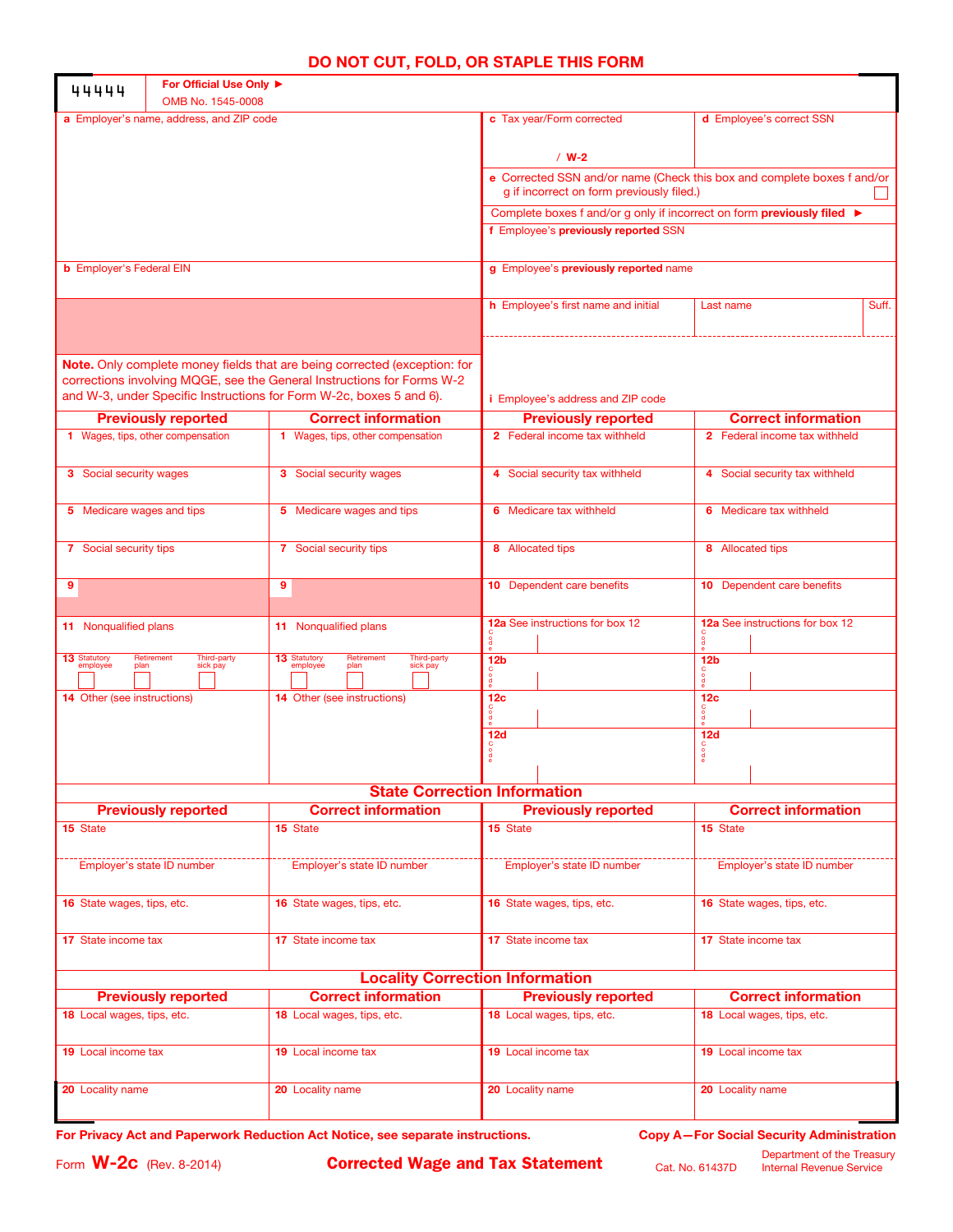| 44444                                                                                                                                                                                                                      | For Official Use Only ▶<br>OMB No. 1545-0008 |                                                                           |                                                                                                                      |                                      |  |  |  |
|----------------------------------------------------------------------------------------------------------------------------------------------------------------------------------------------------------------------------|----------------------------------------------|---------------------------------------------------------------------------|----------------------------------------------------------------------------------------------------------------------|--------------------------------------|--|--|--|
| a Employer's name, address, and ZIP code                                                                                                                                                                                   |                                              |                                                                           | c Tax year/Form corrected                                                                                            | d Employee's correct SSN             |  |  |  |
|                                                                                                                                                                                                                            |                                              |                                                                           | $/$ W-2                                                                                                              |                                      |  |  |  |
|                                                                                                                                                                                                                            |                                              |                                                                           | e Corrected SSN and/or name (Check this box and complete boxes f and/or<br>g if incorrect on form previously filed.) |                                      |  |  |  |
|                                                                                                                                                                                                                            |                                              |                                                                           | Complete boxes f and/or g only if incorrect on form previously filed ▶                                               |                                      |  |  |  |
|                                                                                                                                                                                                                            |                                              |                                                                           | f Employee's previously reported SSN                                                                                 |                                      |  |  |  |
| <b>b</b> Employer's Federal EIN                                                                                                                                                                                            |                                              |                                                                           | g Employee's previously reported name                                                                                |                                      |  |  |  |
|                                                                                                                                                                                                                            |                                              |                                                                           | h Employee's first name and initial                                                                                  | Suff.<br>Last name                   |  |  |  |
|                                                                                                                                                                                                                            |                                              |                                                                           |                                                                                                                      |                                      |  |  |  |
| Note. Only complete money fields that are being corrected (exception: for<br>corrections involving MQGE, see the General Instructions for Forms W-2<br>and W-3, under Specific Instructions for Form W-2c, boxes 5 and 6). |                                              |                                                                           | <i>i</i> Employee's address and ZIP code                                                                             |                                      |  |  |  |
|                                                                                                                                                                                                                            | <b>Previously reported</b>                   | <b>Correct information</b>                                                | <b>Previously reported</b>                                                                                           | <b>Correct information</b>           |  |  |  |
|                                                                                                                                                                                                                            | 1 Wages, tips, other compensation            | 1 Wages, tips, other compensation                                         | 2 Federal income tax withheld                                                                                        | 2 Federal income tax withheld        |  |  |  |
| 3 Social security wages                                                                                                                                                                                                    |                                              | 3 Social security wages                                                   | 4 Social security tax withheld                                                                                       | 4 Social security tax withheld       |  |  |  |
| 5 Medicare wages and tips                                                                                                                                                                                                  |                                              | 5 Medicare wages and tips                                                 | 6 Medicare tax withheld                                                                                              | 6 Medicare tax withheld              |  |  |  |
| 7 Social security tips                                                                                                                                                                                                     |                                              | 7 Social security tips                                                    | 8 Allocated tips                                                                                                     | 8 Allocated tips                     |  |  |  |
| 9                                                                                                                                                                                                                          |                                              | 9                                                                         | 10 Dependent care benefits                                                                                           | 10 Dependent care benefits           |  |  |  |
| 11 Nonqualified plans                                                                                                                                                                                                      |                                              | 11 Nonqualified plans                                                     | 12a See instructions for box 12<br>0 <sup>o</sup>                                                                    | 12a See instructions for box 12<br>å |  |  |  |
| 13 Statutory<br>employee<br>plan                                                                                                                                                                                           | Retirement<br>Third-party<br>sick pay        | 13 Statutory<br>Retirement<br>Third-party<br>employee<br>sick pay<br>plan | 12 <sub>b</sub><br>$\frac{0}{d}$                                                                                     | 12 <sub>b</sub><br>å                 |  |  |  |
| 14 Other (see instructions)                                                                                                                                                                                                |                                              | 14 Other (see instructions)                                               | 12c<br>$\frac{0}{\alpha}$                                                                                            | 12c                                  |  |  |  |
|                                                                                                                                                                                                                            |                                              |                                                                           | 12d                                                                                                                  | 12d                                  |  |  |  |
|                                                                                                                                                                                                                            |                                              |                                                                           | 0000                                                                                                                 | $\frac{1}{6}$                        |  |  |  |
|                                                                                                                                                                                                                            |                                              | <b>State Correction Information</b>                                       |                                                                                                                      |                                      |  |  |  |
|                                                                                                                                                                                                                            | <b>Previously reported</b>                   | <b>Correct information</b>                                                | <b>Previously reported</b>                                                                                           | <b>Correct information</b>           |  |  |  |
| 15 State                                                                                                                                                                                                                   |                                              | 15 State                                                                  | 15 State                                                                                                             | 15 State                             |  |  |  |
|                                                                                                                                                                                                                            | Employer's state ID number                   | Employer's state ID number                                                | Employer's state ID number                                                                                           | Employer's state ID number           |  |  |  |
| 16 State wages, tips, etc.                                                                                                                                                                                                 |                                              | 16 State wages, tips, etc.                                                | 16 State wages, tips, etc.                                                                                           | 16 State wages, tips, etc.           |  |  |  |
| 17 State income tax                                                                                                                                                                                                        |                                              | 17 State income tax                                                       | 17 State income tax                                                                                                  | 17 State income tax                  |  |  |  |
|                                                                                                                                                                                                                            |                                              | <b>Locality Correction Information</b>                                    |                                                                                                                      |                                      |  |  |  |
| <b>Correct information</b><br><b>Previously reported</b>                                                                                                                                                                   |                                              | <b>Previously reported</b>                                                | <b>Correct information</b>                                                                                           |                                      |  |  |  |
| 18 Local wages, tips, etc.                                                                                                                                                                                                 |                                              | 18 Local wages, tips, etc.                                                | 18 Local wages, tips, etc.                                                                                           | 18 Local wages, tips, etc.           |  |  |  |
| 19 Local income tax                                                                                                                                                                                                        |                                              | 19 Local income tax                                                       | 19 Local income tax                                                                                                  | 19 Local income tax                  |  |  |  |
| 20 Locality name                                                                                                                                                                                                           |                                              | 20 Locality name                                                          | 20 Locality name                                                                                                     | 20 Locality name                     |  |  |  |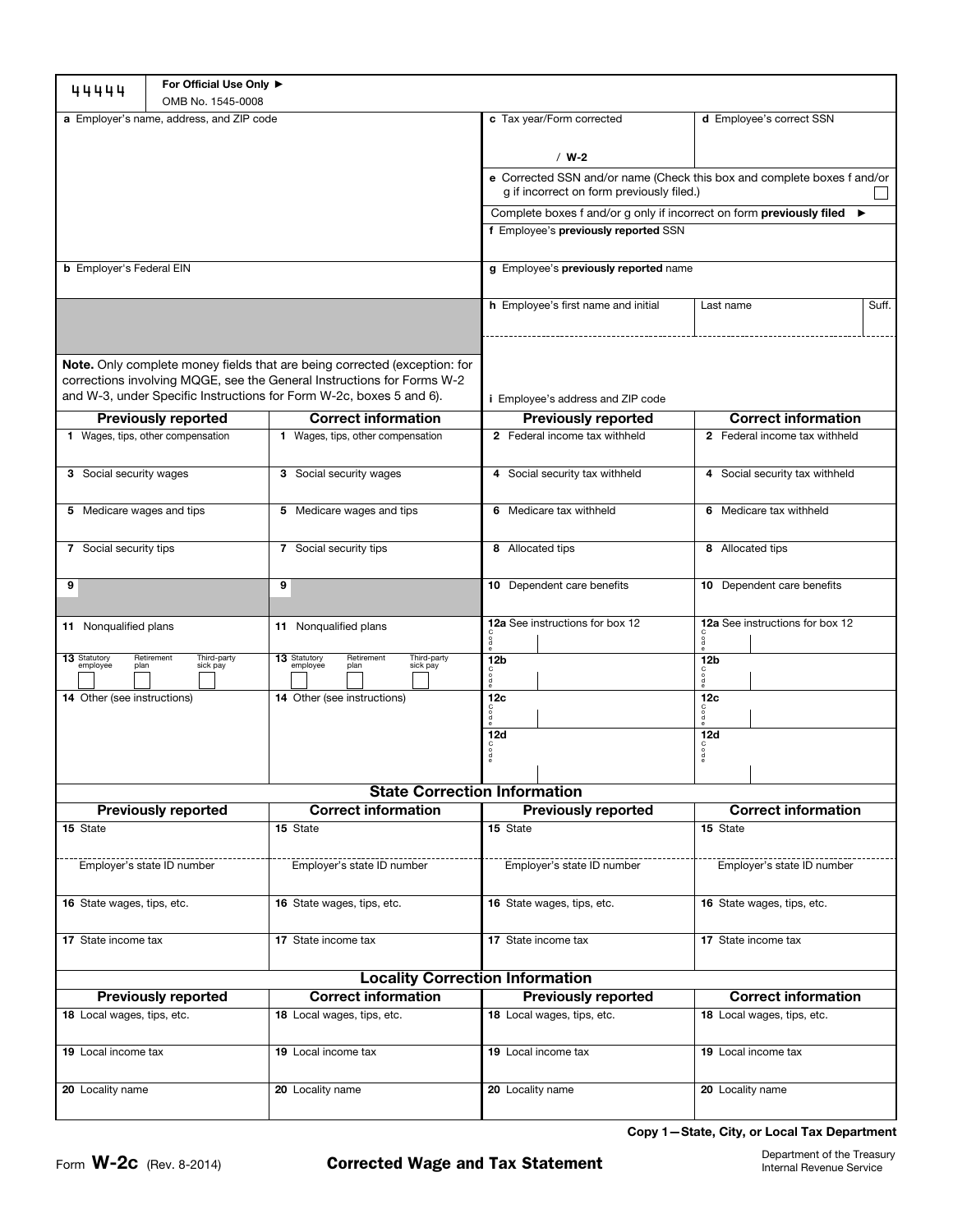| For Official Use Only ▶<br>44444<br>OMB No. 1545-0008    |                                                                                                                                                                                                                            |                                                                           | Safe, accurate,<br><b>FAST! Use</b>                                                                                  |                            |                                 | Visit the IRS website<br>at www.irs.gov. |       |
|----------------------------------------------------------|----------------------------------------------------------------------------------------------------------------------------------------------------------------------------------------------------------------------------|---------------------------------------------------------------------------|----------------------------------------------------------------------------------------------------------------------|----------------------------|---------------------------------|------------------------------------------|-------|
| a Employer's name, address, and ZIP code                 |                                                                                                                                                                                                                            |                                                                           | c Tax year/Form corrected                                                                                            |                            |                                 | d Employee's correct SSN                 |       |
|                                                          |                                                                                                                                                                                                                            |                                                                           | $/$ W-2                                                                                                              |                            |                                 |                                          |       |
|                                                          |                                                                                                                                                                                                                            |                                                                           | e Corrected SSN and/or name (Check this box and complete boxes f and/or<br>g if incorrect on form previously filed.) |                            |                                 |                                          |       |
|                                                          |                                                                                                                                                                                                                            |                                                                           | Complete boxes f and/or g only if incorrect on form previously filed<br>$\blacktriangleright$                        |                            |                                 |                                          |       |
|                                                          |                                                                                                                                                                                                                            |                                                                           | f Employee's previously reported SSN                                                                                 |                            |                                 |                                          |       |
| <b>b</b> Employer's Federal EIN                          |                                                                                                                                                                                                                            |                                                                           | g Employee's previously reported name                                                                                |                            |                                 |                                          |       |
|                                                          |                                                                                                                                                                                                                            |                                                                           | <b>h</b> Employee's first name and initial                                                                           |                            | Last name                       |                                          | Suff. |
|                                                          | Note. Only complete money fields that are being corrected (exception: for<br>corrections involving MQGE, see the General Instructions for Forms W-2<br>and W-3, under Specific Instructions for Form W-2c, boxes 5 and 6). | <i>i</i> Employee's address and ZIP code                                  |                                                                                                                      |                            |                                 |                                          |       |
|                                                          | <b>Previously reported</b>                                                                                                                                                                                                 | <b>Correct information</b>                                                | <b>Previously reported</b>                                                                                           |                            |                                 | <b>Correct information</b>               |       |
|                                                          | 1 Wages, tips, other compensation                                                                                                                                                                                          | 1 Wages, tips, other compensation                                         | 2 Federal income tax withheld                                                                                        |                            | 2 Federal income tax withheld   |                                          |       |
| 3 Social security wages                                  |                                                                                                                                                                                                                            | 3 Social security wages                                                   | 4 Social security tax withheld                                                                                       |                            | 4 Social security tax withheld  |                                          |       |
| 5 Medicare wages and tips                                |                                                                                                                                                                                                                            | 5 Medicare wages and tips                                                 | 6 Medicare tax withheld                                                                                              |                            | 6 Medicare tax withheld         |                                          |       |
| 7 Social security tips                                   |                                                                                                                                                                                                                            | 7 Social security tips                                                    | 8 Allocated tips                                                                                                     |                            | 8 Allocated tips                |                                          |       |
| 9                                                        |                                                                                                                                                                                                                            | 9                                                                         | 10 Dependent care benefits                                                                                           |                            | 10 Dependent care benefits      |                                          |       |
| 11 Nonqualified plans                                    |                                                                                                                                                                                                                            | 11 Nonqualified plans                                                     | 12a See instructions for box 12<br>å                                                                                 |                            | 12a See instructions for box 12 |                                          |       |
| 13 Statutory<br>employee<br>plan                         | Retirement<br>Third-party<br>sick pay                                                                                                                                                                                      | 13 Statutory<br>Retirement<br>Third-party<br>employee<br>plan<br>sick pay | 12 <sub>b</sub>                                                                                                      |                            | 12 <sub>b</sub>                 |                                          |       |
| 14 Other (see instructions)                              |                                                                                                                                                                                                                            | <b>14</b> Other (see instructions)                                        | 12c                                                                                                                  |                            | 12c                             |                                          |       |
|                                                          |                                                                                                                                                                                                                            |                                                                           | 12d                                                                                                                  |                            | 12d                             |                                          |       |
|                                                          |                                                                                                                                                                                                                            |                                                                           |                                                                                                                      |                            |                                 |                                          |       |
|                                                          |                                                                                                                                                                                                                            | <b>State Correction Information</b>                                       |                                                                                                                      |                            |                                 |                                          |       |
| <b>Correct information</b><br><b>Previously reported</b> |                                                                                                                                                                                                                            |                                                                           | <b>Correct information</b><br><b>Previously reported</b>                                                             |                            |                                 |                                          |       |
| 15 State                                                 |                                                                                                                                                                                                                            | 15 State                                                                  | 15 State                                                                                                             |                            | 15 State                        |                                          |       |
|                                                          | Employer's state ID number                                                                                                                                                                                                 | Employer's state ID number                                                | Employer's state ID number                                                                                           |                            | Employer's state ID number      |                                          |       |
| 16 State wages, tips, etc.                               |                                                                                                                                                                                                                            | 16 State wages, tips, etc.                                                | 16 State wages, tips, etc.                                                                                           |                            | 16 State wages, tips, etc.      |                                          |       |
| 17 State income tax                                      |                                                                                                                                                                                                                            | 17 State income tax                                                       | 17 State income tax                                                                                                  |                            | 17 State income tax             |                                          |       |
|                                                          |                                                                                                                                                                                                                            | <b>Locality Correction Information</b>                                    |                                                                                                                      |                            |                                 |                                          |       |
| <b>Correct information</b><br><b>Previously reported</b> |                                                                                                                                                                                                                            | <b>Previously reported</b>                                                |                                                                                                                      | <b>Correct information</b> |                                 |                                          |       |
| 18 Local wages, tips, etc.                               |                                                                                                                                                                                                                            | 18 Local wages, tips, etc.                                                | 18 Local wages, tips, etc.                                                                                           |                            | 18 Local wages, tips, etc.      |                                          |       |
| 19 Local income tax                                      |                                                                                                                                                                                                                            | 19 Local income tax                                                       | 19 Local income tax<br>19 Local income tax                                                                           |                            |                                 |                                          |       |
| 20 Locality name<br>20 Locality name                     |                                                                                                                                                                                                                            | 20 Locality name                                                          |                                                                                                                      | 20 Locality name           |                                 |                                          |       |

**Copy B—To Be Filed with Employee's FEDERAL Tax Return**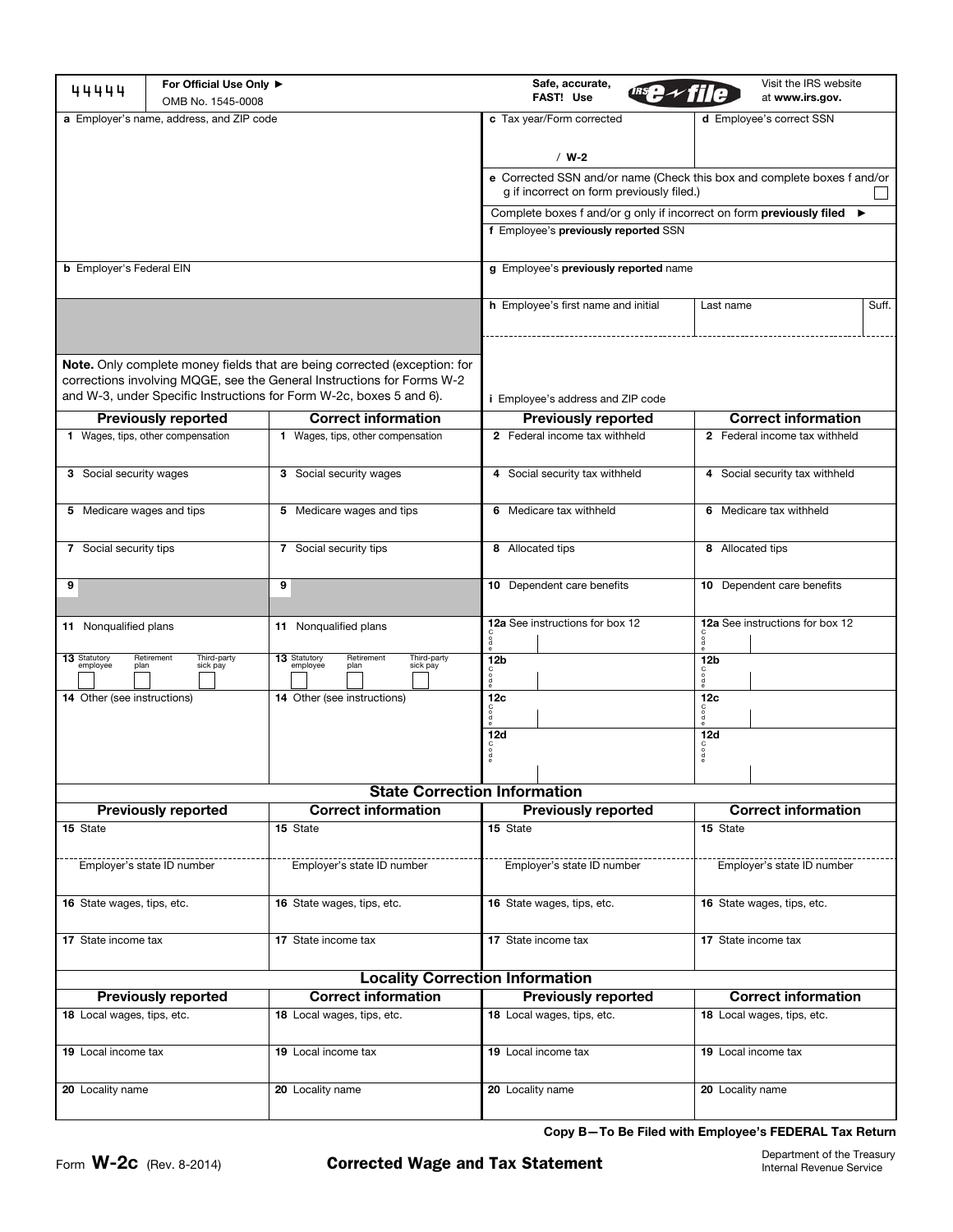| For Official Use Only ▶<br>44444<br>OMB No. 1545-0008    |                                       |                                                                                                                                                                                                                            | Safe, accurate,<br>FAST! Use                                                                                         |                                 |                                | Visit the IRS website<br>at www.irs.gov. |  |  |
|----------------------------------------------------------|---------------------------------------|----------------------------------------------------------------------------------------------------------------------------------------------------------------------------------------------------------------------------|----------------------------------------------------------------------------------------------------------------------|---------------------------------|--------------------------------|------------------------------------------|--|--|
| a Employer's name, address, and ZIP code                 |                                       |                                                                                                                                                                                                                            | c Tax year/Form corrected                                                                                            |                                 | d Employee's correct SSN       |                                          |  |  |
|                                                          |                                       |                                                                                                                                                                                                                            | $/$ W-2                                                                                                              |                                 |                                |                                          |  |  |
|                                                          |                                       |                                                                                                                                                                                                                            | e Corrected SSN and/or name (Check this box and complete boxes f and/or<br>g if incorrect on form previously filed.) |                                 |                                |                                          |  |  |
|                                                          |                                       |                                                                                                                                                                                                                            | Complete boxes f and/or g only if incorrect on form previously filed                                                 |                                 |                                | $\blacktriangleright$                    |  |  |
|                                                          |                                       |                                                                                                                                                                                                                            | f Employee's previously reported SSN                                                                                 |                                 |                                |                                          |  |  |
| <b>b</b> Employer's Federal EIN                          |                                       |                                                                                                                                                                                                                            | g Employee's previously reported name                                                                                |                                 |                                |                                          |  |  |
|                                                          |                                       |                                                                                                                                                                                                                            | <b>h</b> Employee's first name and initial                                                                           |                                 | Last name                      | Suff.                                    |  |  |
|                                                          |                                       | Note. Only complete money fields that are being corrected (exception: for<br>corrections involving MQGE, see the General Instructions for Forms W-2<br>and W-3, under Specific Instructions for Form W-2c, boxes 5 and 6). | <i>i</i> Employee's address and ZIP code                                                                             |                                 |                                |                                          |  |  |
|                                                          | <b>Previously reported</b>            | <b>Correct information</b>                                                                                                                                                                                                 | <b>Previously reported</b>                                                                                           |                                 | <b>Correct information</b>     |                                          |  |  |
|                                                          | 1 Wages, tips, other compensation     | 1 Wages, tips, other compensation                                                                                                                                                                                          | 2 Federal income tax withheld                                                                                        |                                 |                                | 2 Federal income tax withheld            |  |  |
| 3 Social security wages                                  |                                       | 3 Social security wages                                                                                                                                                                                                    | 4 Social security tax withheld                                                                                       |                                 | 4 Social security tax withheld |                                          |  |  |
| 5 Medicare wages and tips                                |                                       | 5 Medicare wages and tips                                                                                                                                                                                                  | 6 Medicare tax withheld                                                                                              |                                 | 6 Medicare tax withheld        |                                          |  |  |
| 7 Social security tips                                   |                                       | 7 Social security tips                                                                                                                                                                                                     | 8 Allocated tips                                                                                                     |                                 | 8 Allocated tips               |                                          |  |  |
| 9                                                        |                                       | 9                                                                                                                                                                                                                          | 10 Dependent care benefits                                                                                           |                                 | 10 Dependent care benefits     |                                          |  |  |
| 11 Nonqualified plans                                    |                                       | 11 Nonqualified plans                                                                                                                                                                                                      | 12a See instructions for box 12<br>å                                                                                 | 12a See instructions for box 12 |                                |                                          |  |  |
| 13 Statutory<br>employee<br>plan                         | Retirement<br>Third-party<br>sick pay | 13 Statutory<br>Retirement<br>Third-party<br>employee<br>sick pay<br>plan                                                                                                                                                  | 12 <sub>b</sub><br>12 <sub>b</sub>                                                                                   |                                 |                                |                                          |  |  |
| 14 Other (see instructions)                              |                                       | 14 Other (see instructions)                                                                                                                                                                                                | 12c                                                                                                                  |                                 | 12c                            |                                          |  |  |
|                                                          |                                       |                                                                                                                                                                                                                            | 12d<br>å                                                                                                             |                                 | 12d<br>å                       |                                          |  |  |
|                                                          |                                       |                                                                                                                                                                                                                            |                                                                                                                      |                                 |                                |                                          |  |  |
|                                                          | <b>Previously reported</b>            | <b>State Correction Information</b><br><b>Correct information</b>                                                                                                                                                          | <b>Previously reported</b>                                                                                           |                                 |                                | <b>Correct information</b>               |  |  |
| 15 State                                                 |                                       | 15 State                                                                                                                                                                                                                   | 15 State<br>15 State                                                                                                 |                                 |                                |                                          |  |  |
|                                                          |                                       |                                                                                                                                                                                                                            |                                                                                                                      |                                 |                                |                                          |  |  |
|                                                          | Employer's state ID number            | Employer's state ID number                                                                                                                                                                                                 | Employer's state ID number                                                                                           |                                 | Employer's state ID number     |                                          |  |  |
| 16 State wages, tips, etc.                               |                                       | 16 State wages, tips, etc.                                                                                                                                                                                                 | 16 State wages, tips, etc.                                                                                           |                                 | 16 State wages, tips, etc.     |                                          |  |  |
| 17 State income tax                                      |                                       | 17 State income tax                                                                                                                                                                                                        | 17 State income tax                                                                                                  |                                 | 17 State income tax            |                                          |  |  |
|                                                          |                                       | <b>Locality Correction Information</b>                                                                                                                                                                                     |                                                                                                                      |                                 |                                |                                          |  |  |
| <b>Correct information</b><br><b>Previously reported</b> |                                       | <b>Previously reported</b>                                                                                                                                                                                                 |                                                                                                                      | <b>Correct information</b>      |                                |                                          |  |  |
| 18 Local wages, tips, etc.                               |                                       | 18 Local wages, tips, etc.                                                                                                                                                                                                 | 18 Local wages, tips, etc.                                                                                           |                                 | 18 Local wages, tips, etc.     |                                          |  |  |
| 19 Local income tax                                      |                                       | 19 Local income tax                                                                                                                                                                                                        | 19 Local income tax                                                                                                  |                                 | 19 Local income tax            |                                          |  |  |
| 20 Locality name                                         |                                       | 20 Locality name                                                                                                                                                                                                           | 20 Locality name                                                                                                     |                                 | 20 Locality name               |                                          |  |  |

**Copy C—For EMPLOYEE's RECORDS**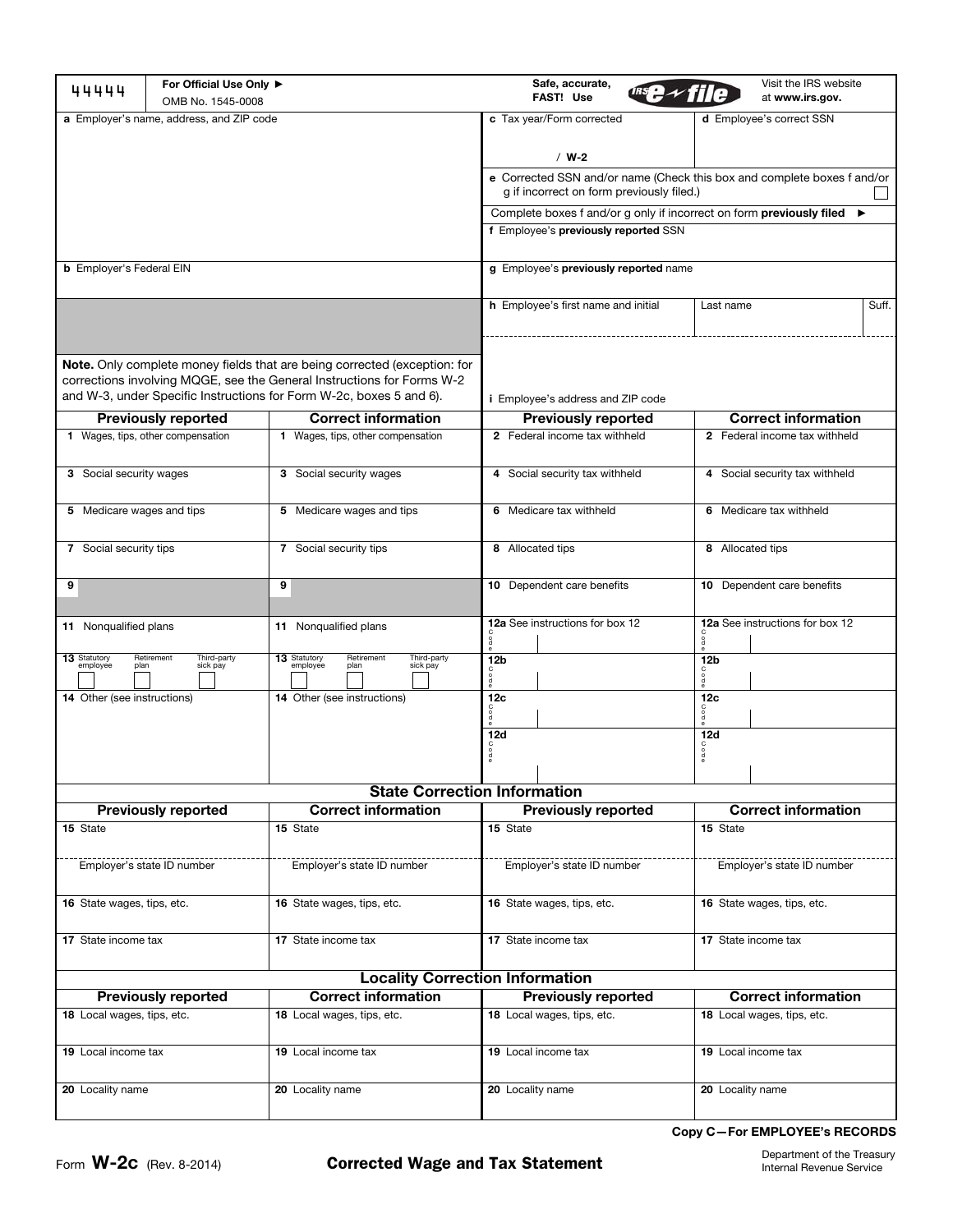## **Notice to Employee**

This is a corrected Form W-2, Wage and Tax Statement, (or Form W-2AS, W-2CM, W-2GU, W-2VI or W-2c) for the tax year shown in box c. If you have filed an income tax return for the year shown, you may have to file an amended return. Compare amounts on this form with those reported on your income tax return. If the corrected amounts change your U.S. income tax, file Form 1040X, Amended U.S. Individual Income Tax Return, with Copy B of this Form W-2c to amend the return you already filed.

If there is a correction in box 5, Medicare wages and tips, use the corrected amount to determine if you need to file or amend Form 8959, Additional Medicare Tax. If you need to file Form 8959 or an amended Form 8959, attach it to Form 1040 or Form 1040X, as applicable.

If you have not filed your return for the year shown in box c, attach Copy B of the original Form W-2 you received from your employer and Copy B of this Form W-2c to your return when you file it.

For more information, contact your nearest Internal Revenue Service office. Employees in American Samoa, Commonwealth of the Northern Mariana Islands, Guam, or the U.S. Virgin Islands should contact their local taxing authority for more information.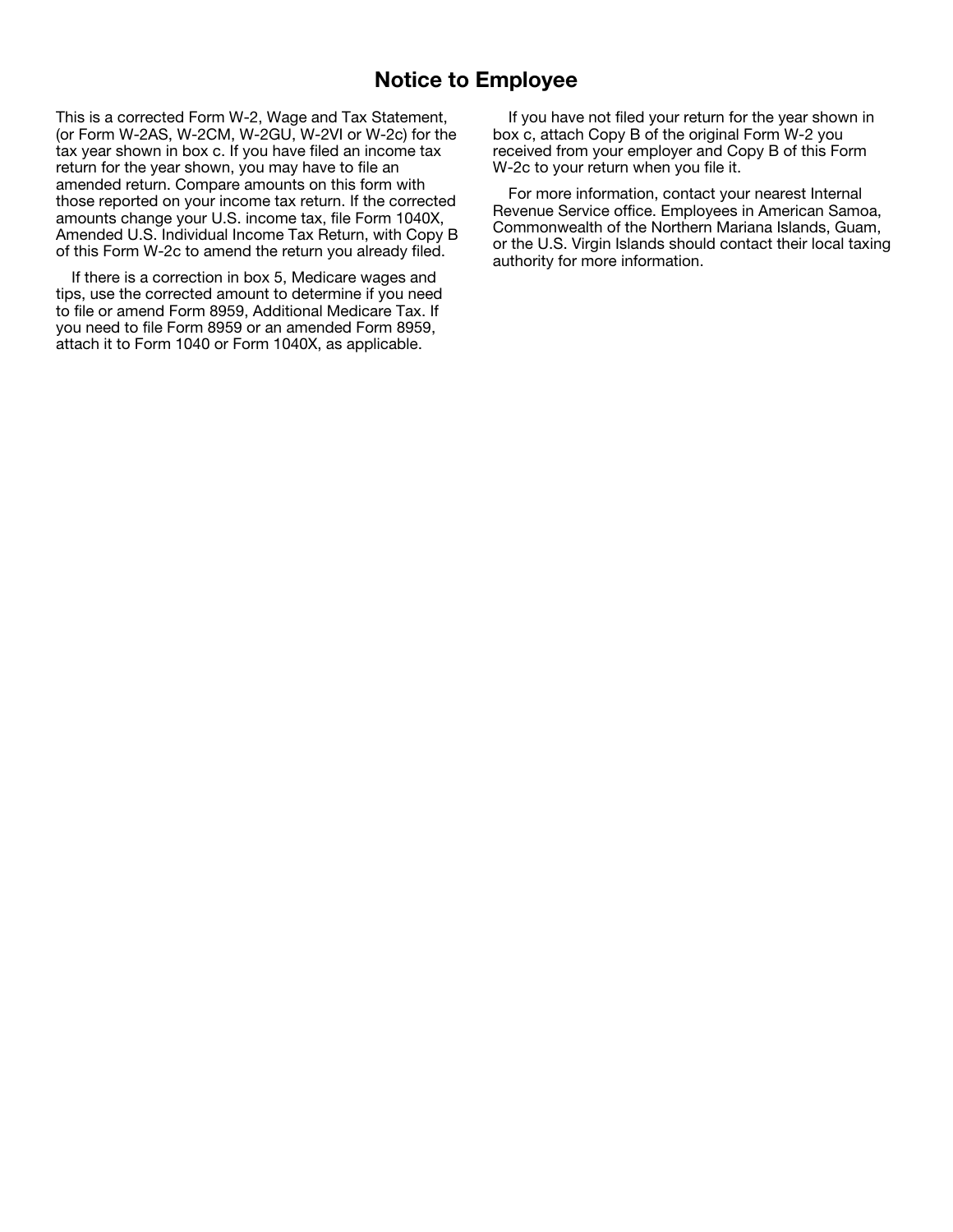| 44444                                                                                                                                                                                                                | For Official Use Only ▶<br>OMB No. 1545-0008 |                                                                           |                                                                                                                      |                                 |  |  |
|----------------------------------------------------------------------------------------------------------------------------------------------------------------------------------------------------------------------|----------------------------------------------|---------------------------------------------------------------------------|----------------------------------------------------------------------------------------------------------------------|---------------------------------|--|--|
| a Employer's name, address, and ZIP code                                                                                                                                                                             |                                              |                                                                           | c Tax year/Form corrected                                                                                            | d Employee's correct SSN        |  |  |
|                                                                                                                                                                                                                      |                                              |                                                                           | $/$ W-2                                                                                                              |                                 |  |  |
|                                                                                                                                                                                                                      |                                              |                                                                           | e Corrected SSN and/or name (Check this box and complete boxes f and/or<br>g if incorrect on form previously filed.) |                                 |  |  |
|                                                                                                                                                                                                                      |                                              |                                                                           | Complete boxes f and/or g only if incorrect on form previously filed                                                 | ▸                               |  |  |
|                                                                                                                                                                                                                      |                                              |                                                                           | f Employee's previously reported SSN                                                                                 |                                 |  |  |
| <b>b</b> Employer's Federal EIN                                                                                                                                                                                      |                                              |                                                                           | g Employee's previously reported name                                                                                |                                 |  |  |
|                                                                                                                                                                                                                      |                                              |                                                                           | h Employee's first name and initial                                                                                  | Last name<br>Suff.              |  |  |
| Note. Only complete money fields that are being corrected (exception: for<br>corrections involving MQGE, see the General Instructions for W-2 and W-3,<br>under Specific Instructions for Form W-2c, boxes 5 and 6). |                                              |                                                                           | <i>i</i> Employee's address and ZIP code                                                                             |                                 |  |  |
|                                                                                                                                                                                                                      | <b>Previously reported</b>                   | <b>Correct information</b>                                                | <b>Previously reported</b>                                                                                           | <b>Correct information</b>      |  |  |
|                                                                                                                                                                                                                      | 1 Wages, tips, other compensation            | 1 Wages, tips, other compensation                                         | 2 Federal income tax withheld<br>2 Federal income tax withheld                                                       |                                 |  |  |
| 3 Social security wages                                                                                                                                                                                              |                                              | 3 Social security wages                                                   | 4 Social security tax withheld                                                                                       | 4 Social security tax withheld  |  |  |
| 5 Medicare wages and tips                                                                                                                                                                                            |                                              | 5 Medicare wages and tips                                                 | 6 Medicare tax withheld                                                                                              | 6 Medicare tax withheld         |  |  |
| 7 Social security tips                                                                                                                                                                                               |                                              | 7 Social security tips                                                    | 8 Allocated tips                                                                                                     | 8 Allocated tips                |  |  |
| 9                                                                                                                                                                                                                    |                                              | 9                                                                         | 10 Dependent care benefits                                                                                           | 10 Dependent care benefits      |  |  |
| 11 Nonqualified plans                                                                                                                                                                                                |                                              | 11 Nonqualified plans                                                     | 12a See instructions for box 12<br>å                                                                                 | 12a See instructions for box 12 |  |  |
| 13 Statutory<br>employee<br>plan                                                                                                                                                                                     | Retirement<br>Third-party<br>sick pay        | 13 Statutory<br>Retirement<br>Third-party<br>employee<br>sick pay<br>plan | 12 <sub>b</sub>                                                                                                      | 12 <sub>b</sub>                 |  |  |
| 14 Other (see instructions)                                                                                                                                                                                          |                                              | 14 Other (see instructions)                                               | 12c<br>12c                                                                                                           |                                 |  |  |
|                                                                                                                                                                                                                      |                                              |                                                                           | <b>12d</b><br>$_{\mathtt{Q}}^{\mathtt{C}}$                                                                           | 12d<br>$\frac{0}{6}$            |  |  |
|                                                                                                                                                                                                                      |                                              |                                                                           |                                                                                                                      |                                 |  |  |
|                                                                                                                                                                                                                      |                                              | <b>State Correction Information</b>                                       |                                                                                                                      | <b>Correct information</b>      |  |  |
| 15 State                                                                                                                                                                                                             | <b>Previously reported</b>                   | <b>Correct information</b><br>15 State                                    | <b>Previously reported</b><br>15 State<br>15 State                                                                   |                                 |  |  |
|                                                                                                                                                                                                                      |                                              |                                                                           |                                                                                                                      |                                 |  |  |
|                                                                                                                                                                                                                      | Employer's state ID number                   | Employer's state ID number                                                | Employer's state ID number                                                                                           | Employer's state ID number      |  |  |
| 16 State wages, tips, etc.                                                                                                                                                                                           |                                              | 16 State wages, tips, etc.                                                | 16 State wages, tips, etc.                                                                                           | 16 State wages, tips, etc.      |  |  |
| 17 State income tax                                                                                                                                                                                                  |                                              | 17 State income tax                                                       | 17 State income tax                                                                                                  | 17 State income tax             |  |  |
|                                                                                                                                                                                                                      |                                              | <b>Locality Correction Information</b>                                    |                                                                                                                      |                                 |  |  |
|                                                                                                                                                                                                                      | <b>Previously reported</b>                   | <b>Correct information</b>                                                | <b>Previously reported</b>                                                                                           | <b>Correct information</b>      |  |  |
| 18 Local wages, tips, etc.                                                                                                                                                                                           |                                              | 18 Local wages, tips, etc.                                                | 18 Local wages, tips, etc.                                                                                           | 18 Local wages, tips, etc.      |  |  |
| 19 Local income tax                                                                                                                                                                                                  |                                              | 19 Local income tax                                                       | 19 Local income tax<br>19 Local income tax                                                                           |                                 |  |  |
| 20 Locality name                                                                                                                                                                                                     |                                              | 20 Locality name                                                          | 20 Locality name                                                                                                     | 20 Locality name                |  |  |

**Copy 2—To Be Filed with Employee's State, City, or Local Income Tax Return**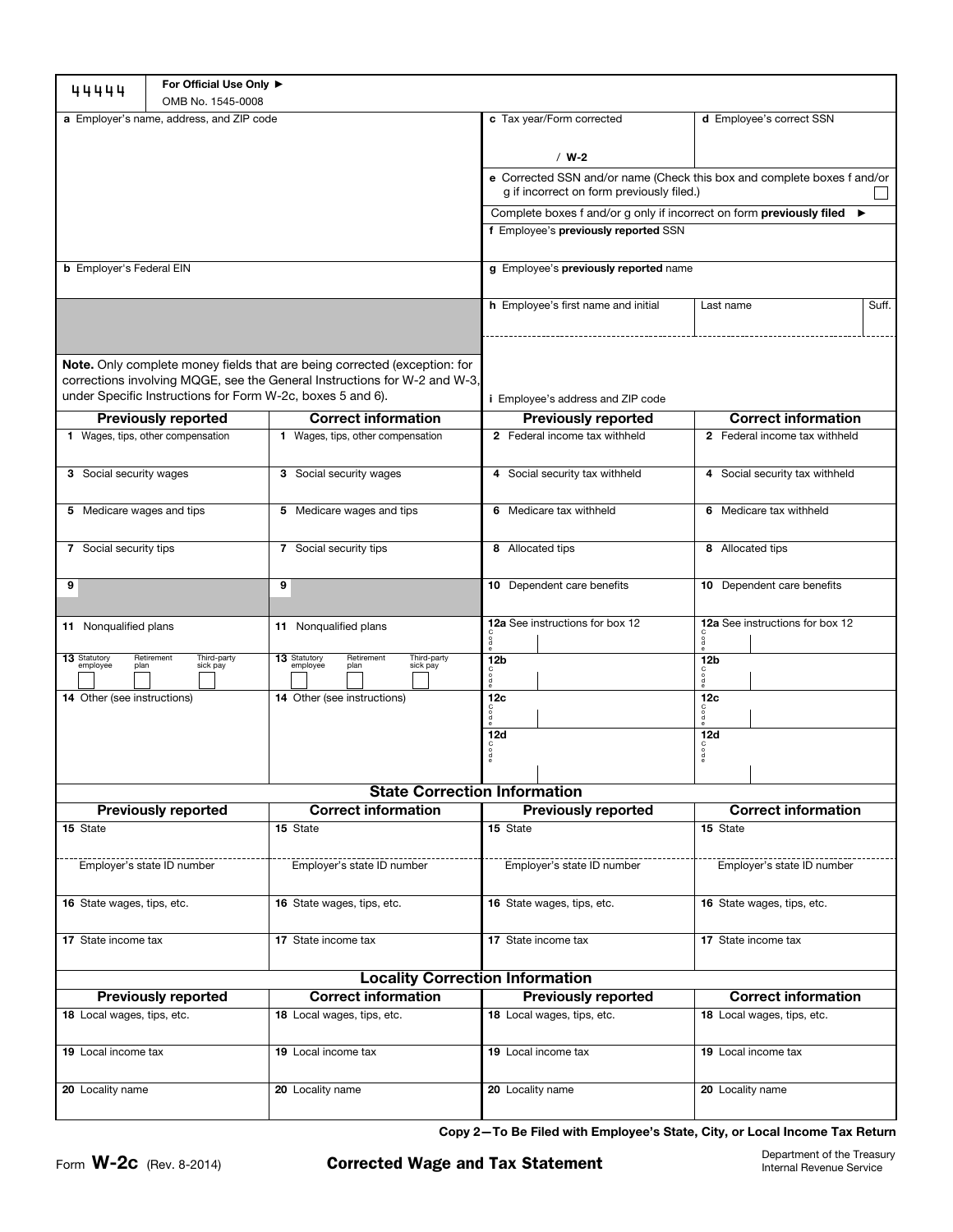| 44444                                                    | For Official Use Only ▶<br>OMB No. 1545-0008               |                                                                                                                                                        |                                                                                                                      |                                      |  |  |
|----------------------------------------------------------|------------------------------------------------------------|--------------------------------------------------------------------------------------------------------------------------------------------------------|----------------------------------------------------------------------------------------------------------------------|--------------------------------------|--|--|
| a Employer's name, address, and ZIP code                 |                                                            |                                                                                                                                                        | c Tax year/Form corrected                                                                                            | d Employee's correct SSN             |  |  |
|                                                          |                                                            |                                                                                                                                                        | $/$ W-2                                                                                                              |                                      |  |  |
|                                                          |                                                            |                                                                                                                                                        | e Corrected SSN and/or name (Check this box and complete boxes f and/or<br>g if incorrect on form previously filed.) |                                      |  |  |
|                                                          |                                                            |                                                                                                                                                        | Complete boxes f and/or g only if incorrect on form previously filed ▶                                               |                                      |  |  |
|                                                          |                                                            |                                                                                                                                                        | f Employee's previously reported SSN                                                                                 |                                      |  |  |
| <b>b</b> Employer's Federal EIN                          |                                                            |                                                                                                                                                        | g Employee's previously reported name                                                                                |                                      |  |  |
|                                                          |                                                            |                                                                                                                                                        | h Employee's first name and initial                                                                                  | Last name<br>Suff.                   |  |  |
|                                                          | under Specific Instructions for Form W-2c, boxes 5 and 6). | Note. Only complete money fields that are being corrected (exception: for<br>corrections involving MQGE, see the General Instructions for W-2 and W-3, | <i>i</i> Employee's address and ZIP code                                                                             |                                      |  |  |
|                                                          | <b>Previously reported</b>                                 | <b>Correct information</b>                                                                                                                             | <b>Previously reported</b>                                                                                           | <b>Correct information</b>           |  |  |
|                                                          | 1 Wages, tips, other compensation                          | 1 Wages, tips, other compensation                                                                                                                      | 2 Federal income tax withheld                                                                                        | 2 Federal income tax withheld        |  |  |
| 3 Social security wages                                  |                                                            | 3 Social security wages                                                                                                                                | 4 Social security tax withheld                                                                                       | 4 Social security tax withheld       |  |  |
| 5 Medicare wages and tips                                |                                                            | 5 Medicare wages and tips                                                                                                                              | 6 Medicare tax withheld                                                                                              | 6 Medicare tax withheld              |  |  |
| 7 Social security tips                                   |                                                            | 7 Social security tips                                                                                                                                 | 8 Allocated tips                                                                                                     | 8 Allocated tips                     |  |  |
| 9                                                        |                                                            | 9                                                                                                                                                      | 10 Dependent care benefits                                                                                           | 10 Dependent care benefits           |  |  |
| 11 Nonqualified plans                                    |                                                            | 11 Nonqualified plans                                                                                                                                  | 12a See instructions for box 12<br>0 <sup>o</sup>                                                                    | 12a See instructions for box 12<br>å |  |  |
| 13 Statutory<br>employee<br>plan                         | Retirement<br>Third-party<br>sick pay                      | 13 Statutory<br>Retirement<br>Third-party<br>employee<br>sick pay<br>plan                                                                              | 12 <sub>b</sub><br>å                                                                                                 | 12 <sub>b</sub><br>å                 |  |  |
| 14 Other (see instructions)                              |                                                            | 14 Other (see instructions)                                                                                                                            | 12c<br>å                                                                                                             | 12c                                  |  |  |
|                                                          |                                                            |                                                                                                                                                        | 12d                                                                                                                  | 12d                                  |  |  |
|                                                          |                                                            |                                                                                                                                                        | 0000                                                                                                                 | $\frac{1}{9}$                        |  |  |
|                                                          |                                                            | <b>State Correction Information</b>                                                                                                                    |                                                                                                                      |                                      |  |  |
|                                                          | <b>Previously reported</b>                                 | <b>Correct information</b>                                                                                                                             | <b>Previously reported</b>                                                                                           | <b>Correct information</b>           |  |  |
| 15 State                                                 |                                                            | 15 State                                                                                                                                               | 15 State                                                                                                             | 15 State                             |  |  |
|                                                          | Employer's state ID number                                 | Employer's state ID number                                                                                                                             | Employer's state ID number                                                                                           | Employer's state ID number           |  |  |
| 16 State wages, tips, etc.                               |                                                            | 16 State wages, tips, etc.                                                                                                                             | 16 State wages, tips, etc.                                                                                           | 16 State wages, tips, etc.           |  |  |
| 17 State income tax                                      |                                                            | 17 State income tax                                                                                                                                    | 17 State income tax                                                                                                  | 17 State income tax                  |  |  |
|                                                          |                                                            | <b>Locality Correction Information</b>                                                                                                                 |                                                                                                                      |                                      |  |  |
| <b>Correct information</b><br><b>Previously reported</b> |                                                            | <b>Previously reported</b>                                                                                                                             | <b>Correct information</b>                                                                                           |                                      |  |  |
| 18 Local wages, tips, etc.                               |                                                            | 18 Local wages, tips, etc.                                                                                                                             | 18 Local wages, tips, etc.                                                                                           | 18 Local wages, tips, etc.           |  |  |
| 19 Local income tax                                      |                                                            | 19 Local income tax                                                                                                                                    | 19 Local income tax                                                                                                  | 19 Local income tax                  |  |  |
| 20 Locality name                                         |                                                            | 20 Locality name                                                                                                                                       | 20 Locality name                                                                                                     | 20 Locality name                     |  |  |

Department of the Treasury Internal Revenue Service